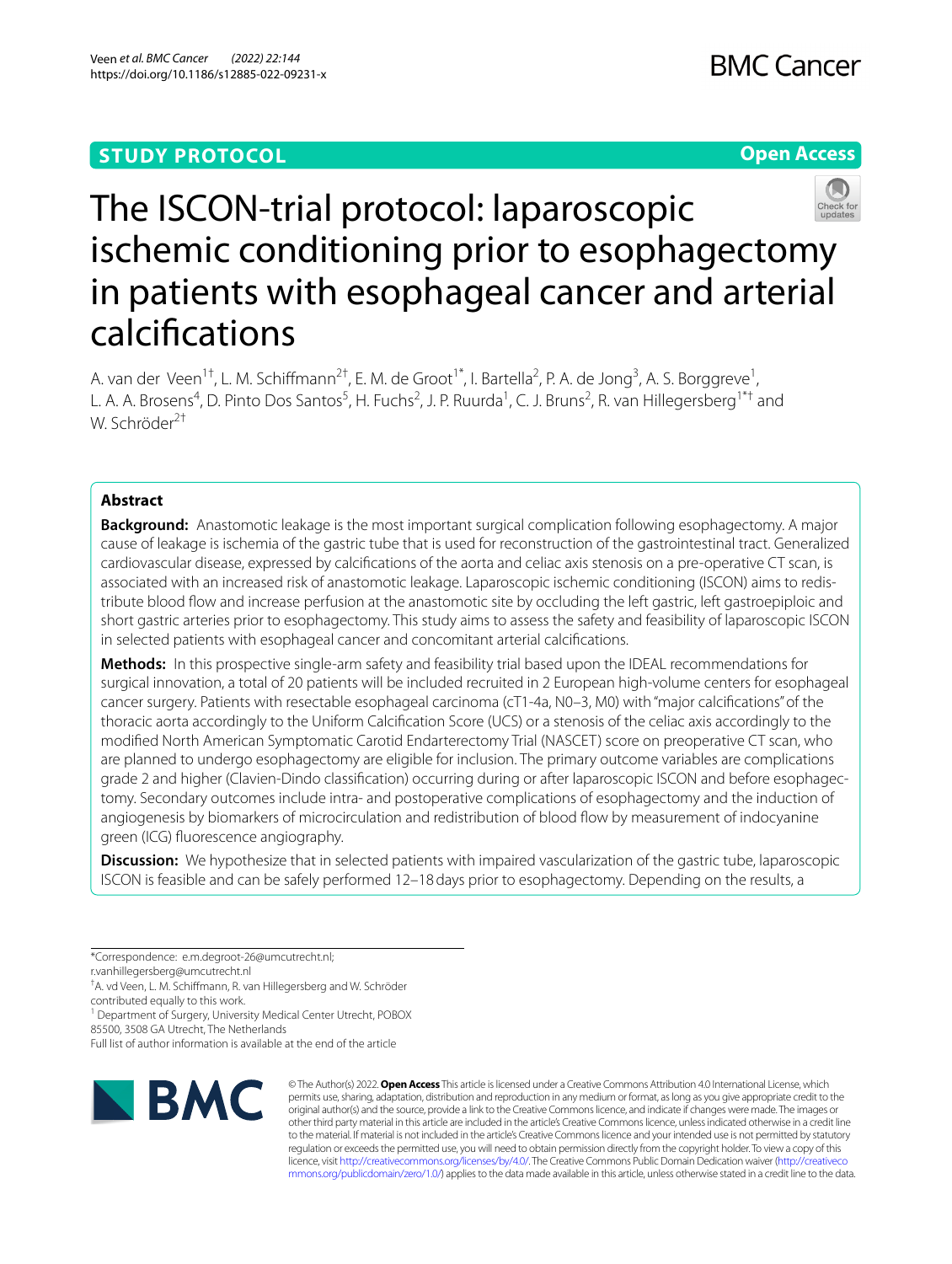randomized controlled trial will be needed to investigate whether ISCON leads to a lower percentage and less severe course of anastomotic leakage in selected patients.

**Trial registration:** Clinicaltrials.gov, [NCT03896399](https://www.clinicaltrials.gov/ct2/show/NCT03896399?term=ISCON&draw=2&rank=1). Registered 4 January 2019.

**Keywords:** Esophagectomy, Ischemic preconditioning, ISCON

# **Background**

Transthoracic esophagectomy with 2-feld lymphadenectomy is the standard of surgical care for patients with esophageal cancer  $[1]$ . The reconstruction of choice is a gastric tube with intrathoracic (Ivor-Lewis) or cervical esophagogastrostomy (McKeown). This gastric tube is perfused only by the right gastroepiploic artery, as all other gastric arteries are ligated during gastric mobilization. This is associated with severe change of microcirculation in the gastric tube, reducing gastric perfusion up to 50%  $[2–5]$  $[2–5]$  $[2–5]$  $[2–5]$ . Reduced blood flow may lead to impaired healing of the anastomosis and could result in anastomotic leakage. Anastomotic leakage occurs in 15–30% of patients after esophagectomy [\[6\]](#page-7-1). It is considered the most important complication after esophagectomy, increasing postoperative morbidity and mortality. Anastomotic leakage has a multifactorial etiology. Some risk factors have been identifed, such as severe comorbidity, diabetes mellitus, smoking status, radiation feld and cervical anastomosis [[7,](#page-7-2) [8\]](#page-7-3).

Another important risk factor is the vascular status which can be inferred from calcifcation in the thoracic aorta, defned by the uniform calcifcation score (UCS). The UCS is calculated on diagnostic CT scans by scoring the presence of arterial calcifcation in the thoracic aorta based on a visual grading system. In addition, the presence of a local stenosis of the celiac trunk is also associated with an increased risk of anastomotic leakage [\[9](#page-7-4)]. This stenosis is defined by the modified North American Symptomatic Carotid Endarterectomy Trial score (modifed NASCET score). Higher percentages of anastomotic leakage (33–37%) were observed in patients with calcifcations compared to patients without calcifcations, who had lower incidences of leakage (9–19%) [[10–](#page-7-5)[12\]](#page-7-6).

The higher prevalence of anastomotic leakage in these patients are hypothesized to be the result of a reduced micro or macro perfusion of the gastric tube  $[2-4, 13]$  $[2-4, 13]$  $[2-4, 13]$  $[2-4, 13]$  $[2-4, 13]$ . Anastomotic leakage percentages might be reduced by ischemic conditioning (ISCON) of the gastric tube. ISCON aims to increase perfusion at the anastomotic site by redistribution of the gastric blood flow  $[14]$  $[14]$ . This is achieved by occluding all of the gastric arteries except the right gastric and right gastroepiploic artery during a separate intervention, days or weeks prior to esophagectomy.

To date, several studies reported ISCON to be safe in esophageal surgery and its possible efficacy in decreasing anastomotic leakage [\[15](#page-7-9), [16](#page-7-10)]. However, all studies were retrospective and performed in unselected patients. Therefore, the current prospective safety and feasibility trial aims to investigate the feasibility and safety of performing laparoscopic ISCON for esophageal cancer in patients at high-risk for anastomotic leakage, as based upon their vascular status on pre-operative CT scans (defned by the UCS of the thoracic aorta and modifed NASCET score of the celiac axis). The hypothesis of this study is that in these selected patients with an increased risk of vascular impairment of the gastric tube, laparoscopic ISCON is feasible and can be safely performed prior to esophagectomy.

# **Methods/design**

### **Design**

This study is designed as a prospective single-arm safety and feasibility trial performed at the University Medical Center Utrecht and the University Hospital of Cologne.

# **Ethical consideration**

The study protocol was approved by the Medical Ethical Committees of the University Medical Center Utrecht (reference number NL67819.041.18) and the University of Cologne (reference number 18–299). The trial was prospectively registered at clinicaltrials.gov.

#### **Patient population**

All patients with a resectable esophageal carcinoma (cT1-4aN0-3M0) scheduled for an esophagectomy are eligible for screening for inclusion in the study. Accordingly to policies in the Netherlands and Germany, included patients undergo neoadjuvant chemo(radio) therapy followed by laparoscopic ISCON and subsequent esophagectomy. An exception will be made for patients with early esophageal cancer (cT1-2N0M0) and patients who are not ft enough for neoadjuvant treatment, they will bypass neoadjuvant treatment and undergo primary ISCON followed by esophagectomy. Detailed inclusion and exclusion criteria are listed below.

Inclusion criteria:

- Histologically proven adenocarcinoma or squamous cell carcinoma of the esophagus or gastroesophageal junction
- Planned to undergo transthoracic esophagectomy or transhiatal esophagectomy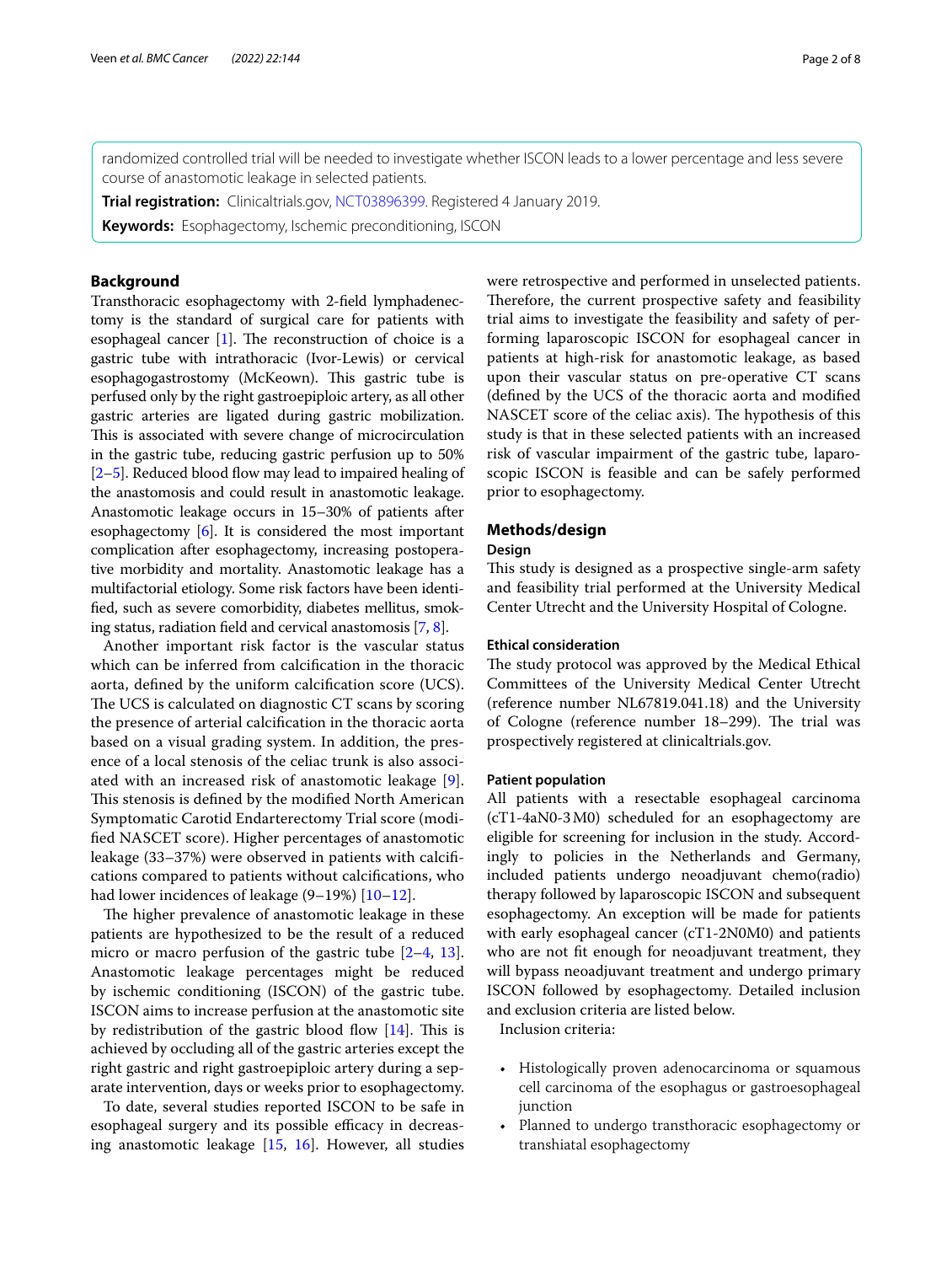- Preoperative CT-scan
- Arterial calcifcations: "major calcifcations" of the thoracic aorta according to the (UCS) or a stenosis of the celiac axis according to the modifed NASCET score
- ASA classifcation I-III
- European Clinical Oncology Group (ECOG) performance status of 0–2
- $Age > 17$
- Written informed consent

Exclusion criteria:

- Not able to undergo study treatment
- Presence of metastatic disease

# **UCS and NASCET score**

Preoperative staging examinations of all patients are routinely performed on CT scanners with 64 detector rows or more. A slice thickness of maximum 3.0 mm is used. Two clinicians (of whom at least one is a radiologist) will independently score the calcifcations on the preoperative CT scans of the thoracic aorta (UCS score) and the celiac axis (modifed NASCET score). Any disagreements will be solved based on discussion. The UCS will be used in order to consistently score CT images on arterial calcifcation at the thoracic aorta (heart – celiac axis). Scores of 0, 1 or 2 will be assigned, corresponding with absent, minor or major calcifcations, respectively (see Table [1\)](#page-2-0). Stenosis of the celiac axis will be evaluated by using multiplane reconstructions. Accordingly to the NASCET score, the diameters of the normal (a) and narrowest (b) lumen of the celiac axis will be measured. The percent stenosis (s) will be calculated using the following formula:  $s = (a-b)/a \times 100$ .

# **Laparoscopic ISCON**

The first operation aims to partially devascularize the stomach by laparoscopic clipping of the left gastric artery, reached through the hepatogastric ligament at the lesser curvature. Furthermore, transection (with the harmonic scalpel or comparable instrument) of the short gastric vessels including the left gastroepiploic artery is performed. This operation will be kept as minimalistic as possible. Vascularization of the right gastric artery and the right gastroepiploic artery along the greater curvature will remain preserved. No lymph node dissection or gastric tube formation will be performed.

#### **Postoperative management ISCON**

Patients are allowed to drink liquids, soup and supplemental nutrition drinks (high energy, high protein oral nutritional supplements) on postoperative day 0. All patients will have a form of liquid or solid enteral nutrition between ISCON and esophagectomy. Patients will be eligible for discharge on postoperative day 3, depending on the clinical course. A dietician will be consulted to ensure that the patient is optimized in terms of nutrition between ISCON and esophagectomy. All patients will receive a mandatory outpatient clinic standard follow-up appointment on postoperative day 6–8, unless they are still admitted at the hospital. Patients will be re-admitted 0–1day before esophagectomy.

#### **Esophagectomy**

Esophagectomy will be performed after an interval of 12–18days after ISCON. If a gastroparesis is suspected, a nasogastric tube will be placed before anaesthesia to avoid aspiration. Esophagectomy will consist of a transthoracic esophagectomy with intrathoracic or cervical anastomosis or a transhiatal esophagectomy with cervical anastomosis. In the University Hospital of Cologne, an intrathoracic anastomosis will be created in all patients except for those

<span id="page-2-0"></span>**Table 1** Uniform Calcifcation Score: Defnitions used to visually grade arterial calcifcation on preoperative CT images. MCSD: maximum cross-sectional diameter

| <b>Anatomical location</b> | <b>Calcification scores</b> |                                                                          |                                                                                                                         |
|----------------------------|-----------------------------|--------------------------------------------------------------------------|-------------------------------------------------------------------------------------------------------------------------|
|                            | 0                           |                                                                          |                                                                                                                         |
| Coronary arteries          | Absent                      | Multiple foci or calcification extending over<br>$\geq$ slices           | Calcified arteries covering a large segment of<br>a coronary branch                                                     |
| Supra-aortic arteries      | Absent                      | Calcification in 1 supra-aortic artery                                   | Calcification in >1 supra-aortic artery                                                                                 |
| Thoracic aorta             | Absent                      | ≤9 foci or ≤3 calcifications extending over ≥3<br>slices                 | $>9$ foci or $>3$ calcifications over $\geq 3$ slices                                                                   |
| Celiac axis                | Absent                      | Single focus with MCSD $\leq$ 10 mm or extending<br>over $\leq$ 3 slices | MCSD >10mm or extending over $\geq$ 3 slices or<br>involving proximal (aortoceliac) and distal<br>(hepatosplenic) parts |

**\***these anatomical locations are secondary outcome measures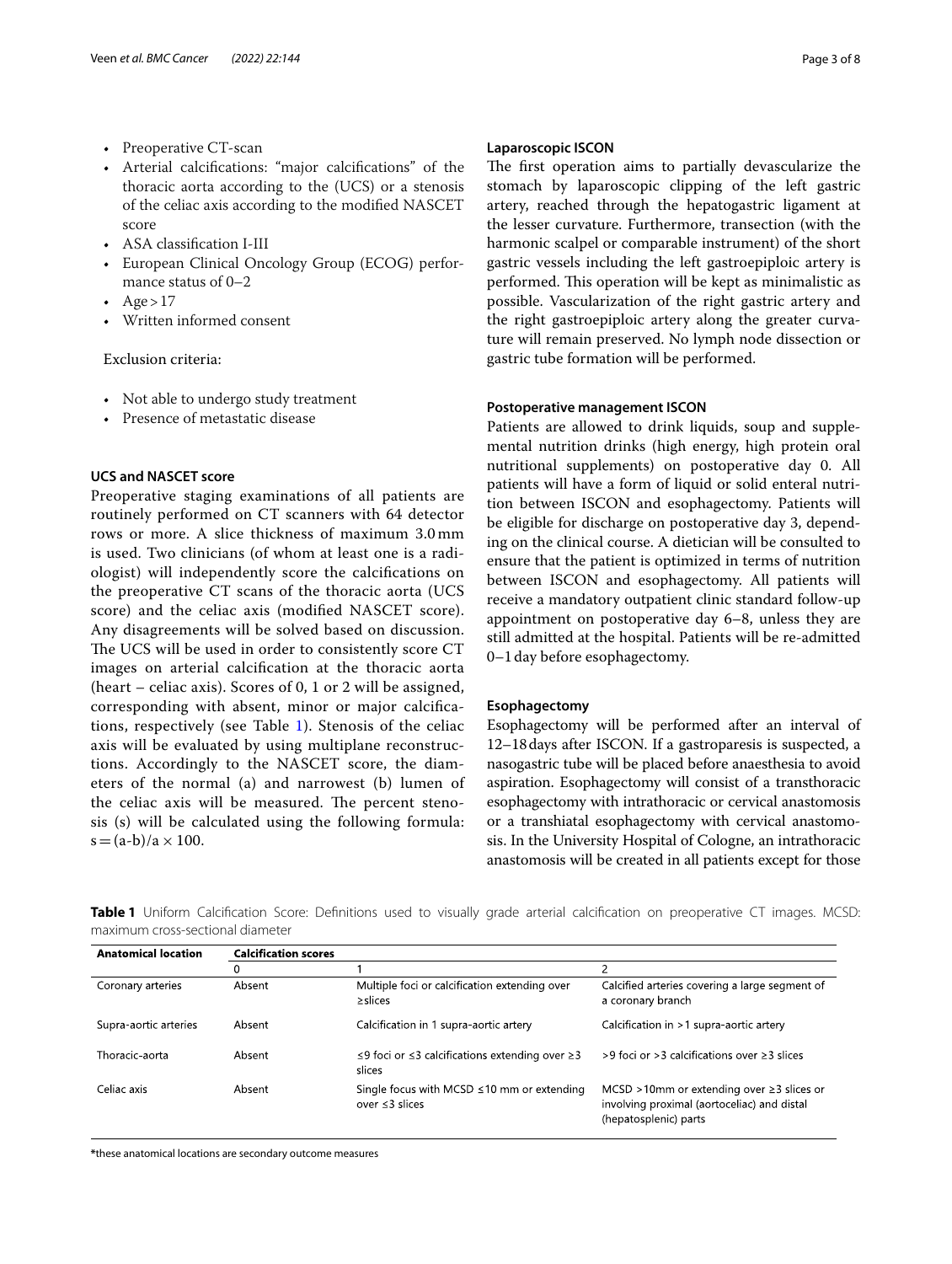with a tumor localized in the cervical compartment. In the University Medical Center Utrecht, a cervical anastomosis will be created for proximal and mid esophageal tumors while an intrathoracic anastomosis will be created for distal esophageal tumors. Alternatively, instead of a transthoracic esophagectomy, a transhiatal esophagectomy can be performed in patients with increased comorbidity.

The esophagectomy includes laparoscopic gastric mobilization, abdominal lymph node dissection, intrathoracic lymph node dissection (for transthoracic esophagectomies), esophagectomy and intrathoracic or cervical anastomosis. The abdominal phase will be performed as a minimally invasive procedure, the thoracic procedure can be performed by an open or a (robot assisted) thoracoscopic approach.

If, for any reason, it is not possible to perform the second operation within 12–18days, it will be attempted to perform the second operation as soon as possible (i.e. within 30days) based on the discretion of the surgeon who performed the frst operation.

#### **Translational program**

To assess the efect of laparoscopic ISCON on macroand microcirculation, a translational program is included in the study. This program consists of two parts: measurements of macro- and microcirculation. This will be investigated by means of blood samples (cytokine profle), biopsies (vascularity) and ICG fuorescence angiography. Blood samples will be collected before ISCON and esophagectomy and will be screened on biomarkers. The presence and the level of biomarkers will be compared in the blood samples before and after ISCON to detect potential changes. Biopsies will be taken via gastroscopy preoperatively to ISCON as well as esophagectomy, either within 24h before surgery or immediately after anesthesia. Three biopsies will be taken from the gastric fundus since the anastomosis will likely be located somewhere in the fundus. In order to identify the fundus, the endoscopy will be performed right after the laparoscopic camera is inserted so that the table surgeon is able to point out the fundus. Finally, if a stapler is used for performance of the anastomosis, the gastric anastomotic donut will be collected and if the anastomosis is hand-sewn, the tip of the gastric tube will be collected to for further pathological analysis and to detect morphological changes of the microvasculature. ICG will be performed during ISCON, before and after the occlusion of the gastric arteries and during esophagectomy, before the creation of the gastric conduit and optionally before the creation of the intrathoracic anastomosis. The ICG procedure is standardized and included in the protocol as described in Supplementary [1](#page-6-3). The goal is to quantify the efect of laparoscopic ISCON on gastric perfusion which is described in Supplementary [2.](#page-6-4) During ICG, the camera keeps the gastric fundus in view. If ICG is also performed for the anastomosis, the camera keeps the gastric conduit in view. The different time points of the translational program are summarized in Table [2](#page-3-0).

#### **Primary outcome**

Complications are defned according to the Esophageal Complications Consensus Group (ECCG) and graded according to the Clavien Dindo Classification  $[1, 17]$  $[1, 17]$  $[1, 17]$  $[1, 17]$ . The primary outcome measure is the percentage of complications grade $\geq$  2 occurring during or after ISCON and before esophagectomy.

#### **Secondary outcomes**

The main secondary outcome measures include all grade 1 complications occurring during or after ISCON and before esophagectomy according to the Clavien Dindo Classifcation. Intraoperative outcomes will be scored during both surgeries including the presence of adhesions, intraoperative complications and the vascularisation of the stomach (based on the color of the tissue). Furthermore, for ISCON, the duration of the procedure, blood loss, oral intake, weight and day of discharge will be collected. Lastly, 30day mortality, anastomotic leakage of any grade and all other postoperative complications  $grade \geq 3b$  will be collected after esophagectomy.

<span id="page-3-0"></span>

|  |  |  |  |  | <b>Table 2</b> Summary of time points of the translational program. h = hour |  |  |
|--|--|--|--|--|------------------------------------------------------------------------------|--|--|
|--|--|--|--|--|------------------------------------------------------------------------------|--|--|

|                                                                           | <b>ICG fluorescence</b> | <b>Biomarkers</b>                                              |
|---------------------------------------------------------------------------|-------------------------|----------------------------------------------------------------|
| <24 h to start of ISCON                                                   |                         | Biopsies of anastomotic site $+$ peripheral blood (10 ml EDTA) |
| <b>ISCON:</b> before occlusion of arteries                                | Χ                       |                                                                |
| ISCON: 10 min after occlusion of arteries                                 | Χ                       |                                                                |
| <24 h to start of esophagectomy                                           |                         | Biopsies of anastomotic site $+$ peripheral blood (10 ml EDTA) |
| Esophagectomy: before formation of gastric tube                           | Χ                       |                                                                |
| Optional: esophagectomy: before formation of intrathoracic<br>anastomosis | (X)                     |                                                                |
| Esophagectomy: after completion of anastomosis                            |                         | Gastric anastomotic donut or tip of gastric tube               |
|                                                                           |                         |                                                                |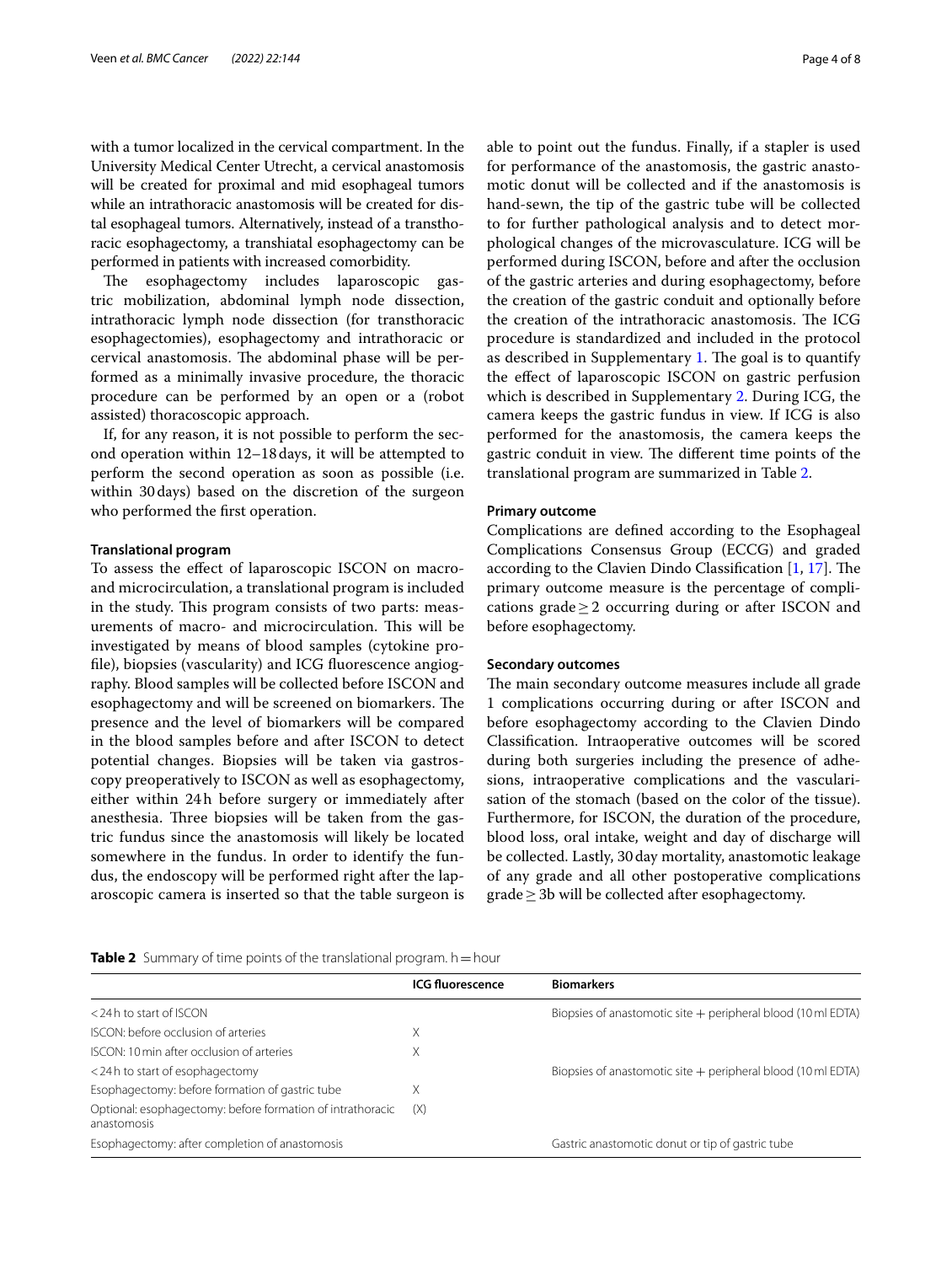#### **Translational outcomes**

Secondary outcomes regarding the translational program are induction of angiogenesis by biomarkers of microcirculation, redistribution of blood flow by measurement of indocyanine green (ICG) fuorescence angiography. Serum levels of several proangiogenic cytokines (VEGF, IL-8, IL-6, TNF-α and Ang-2) will be determined in peripheral blood samples by ELISA  $[18]$  $[18]$  $[18]$ . The obtained biopsies and gastric donut samples/tip of the gastric conduit will be collected from the endoscopy unit or the operation theatre and will be fixed in formaldehyde. Paraffin embedded sections  $(10 \mu m)$  will be stained by immunohistochemistry against CD31 (vessel density) or smoothmuscle-actin positive pericytes to detect morphological changes of the microvasculature. The strength of the ICG will be scored on videos that are recorded during the operation in 2 fashions, subjectively and objectively.

#### **Data collection**

All data will be collected and stored in an electronic Clinical Research Form application called OpenClinica. The coordinating investigators will oversee the overall data collection process. OpenClinica generates a subject number for each patient and securely stores all entered research data in a pseudonymized fashion. A code fle that links subjects numbers to individual patients will be securely stored in each center, and will only be accessible to the local study coordinators. Collected baseline data (age, gender, body mass index, comorbidities) and treatment details (neoadjuvant therapy, surgical techniques, postoperative complications, mortality) will be prospectively entered in a case report form with built-in validation checks. Painscores according to numeric rating scale 0-10 will be collected at postoperative day 1-3 after ISCON. In addition, radiological fndings at the coronary arteries, supra-aortic arteries and celiac axis (UCS) will be scored. Patientreported outcome measures (PROMs) will be collected prior to both surgeries by asking patients to complete the questionnaires (EORTC QLQ-C30 and QLQ-OG25).

#### **Sample size**

This is a prospective single arm safety and feasibility trial, classifed as a "stage 2a Development" study according to the IDEAL recommendations for surgical innovation [[19\]](#page-7-13). Based upon these recommendations, a total of 20 subjects will be included and no formal sample size calculations are performed (10 patients per centre).

# **Statistical analyses**

Statistical analyses in this study are primarily based on descriptive means. Categorical data will be summarized as frequencies. Normally distributed continuous data will be summarized as means with corresponding standard deviations. Non-normally distributed continuous data will be summarized as medians with corresponding interquartile ranges. Repeated outcomes at various time points (such as translational outcomes and PROMS) will be presented descriptively and tested as paired measurements analysis will be performed with SPSS software (IBM).

# **Data safety monitoring board & monitoring**

This study is classified as a medium risk study. Monitoring will be performed in both centers by an external independent Contract Research Organization according to the Study Monitoring Plan. Based upon advice of the Data Safety Monitoring Board (DSMB) of the UMC Utrecht, a DSMB will not be assigned. Instead of a DSMB, an independent Medical Safety Officer -a Professor in Gastroenterology- was assigned to perform ongoing safety surveillance together with the researchers. After the frst 5 patients underwent esophagectomy, all serious adverse events (SAEs) will be evaluated with the Medical Safety Officer. After the frst 10 patients underwent both surgeries, an interim analysis will be performed which is described in detail below. All SAEs will be reported by the sponsor to the ethical committee and to the Medical Safety Officer.

# **Interim analysis**

An interim analysis will be performed after hospital discharge (after esophagectomy) of the frst 10 patients included in the study. The stopping rules are the occurrence of one of the following:

- > 40% postoperative complication of gastric perforation requiring re-intervention, during or after laparoscopic ISCON and before esophagectomy.
- > 40% patients having an aspiration pneumonia after laparoscopic ISCON, resulting in a prolonged hospital stay.
- $\cdot$  >40% patients not able to undergo the planned esophagectomy within 30 days after laparoscopic ISCON, due to complications specifcally attributed to laparoscopic ISCON.

# **Discussion**

Anastomotic leakage is the predominant surgical complication after esophagectomy  $[1]$  $[1]$ . The cause of an anastomotic leakage is multifactorial [[7,](#page-7-2) [8\]](#page-7-3). One of these factors includes hypovascularization of the gastric conduit which opposes healing of the anastomosis and consequently contributes to leakages. In retrospective analyses of both participating centres of the current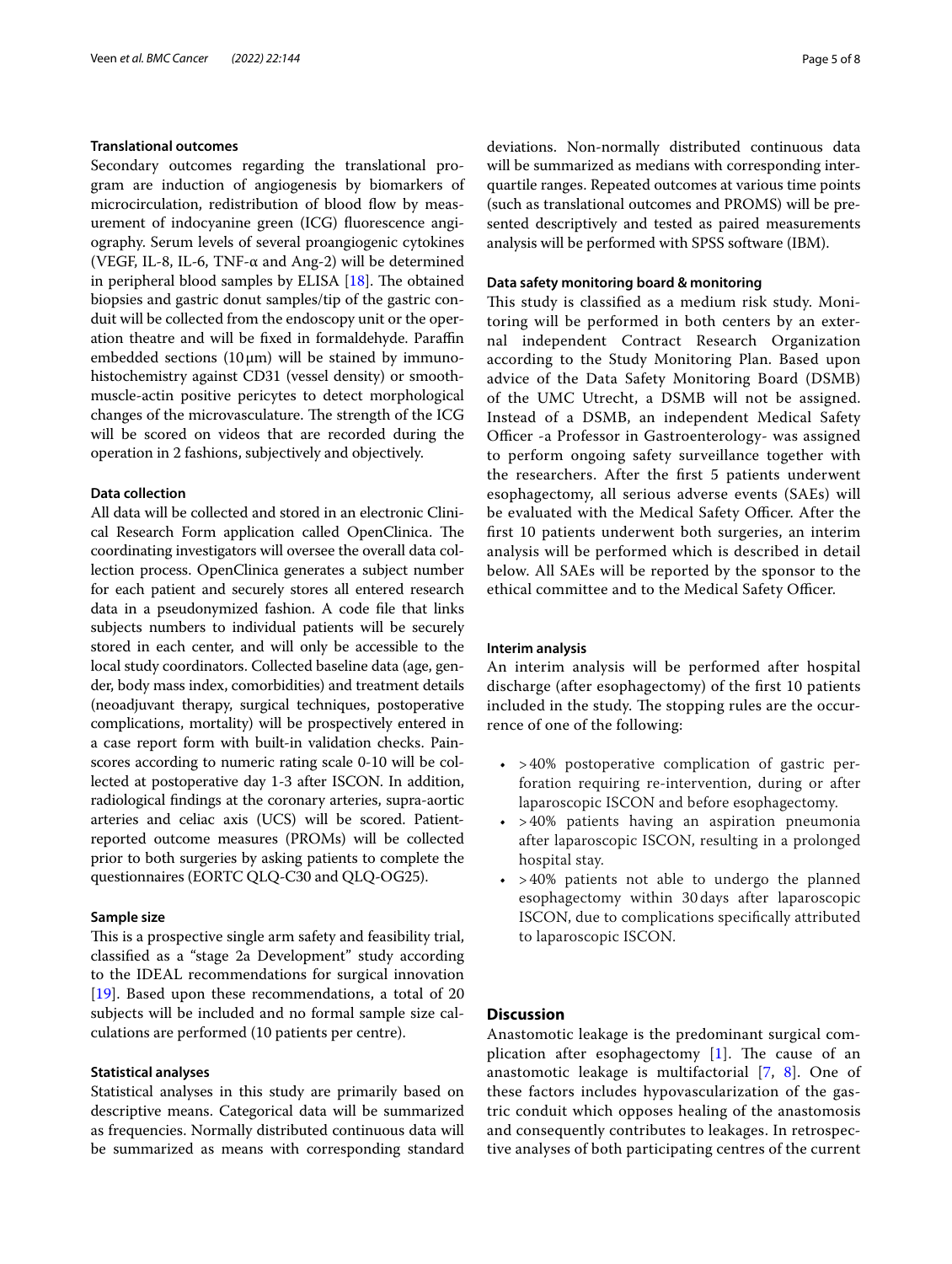study, major calcifcations of the aorta and celiac axis have been shown to be an independent risk factor for anastomotic leakage  $[20, 21]$  $[20, 21]$  $[20, 21]$  $[20, 21]$ . The preoperative identification of patients at risk for anastomotic leakage allows for personalized treatment programs. The ISCON trial is a safety and feasibility study aiming to stimulate the vascularisation of the gastric conduit prior to the esophagectomy in selected patients. Patients at high risk for anastomotic leakage are selected via calcifcation scores on preoperative CT-scans.

# **Efficacy ISCON**

Several studies have investigated the efficacy of ISCON. A recent meta-analyses published in 2020 showed that ISCON seems to reduce the incidence and severity of anastomotic leakage [\[22](#page-7-16)]. Yet ISCON failed to demonstrate a signifcant reduction of leakage precentages in other metaanalyses and systematic reviews of clinical studies [\[16,](#page-7-10) [23](#page-7-17), [24](#page-7-18)]. One explanation for this controversy could be the fact that multiple factors contribute to the development of anastomotic leakage ensuing that ISCON alone might not have enough impact to signifcantly decrease anastomotic leakage numbers. However, this discrepancy could also be explained by the heterogeneity and retrospective nature of the studies. The heterogeneity is caused by several factors including the selection of patients, the time interval between ISCON and esophagectomy, which arteries are occluded and the technique that is used for ISCON (radiological versus laparoscopic). These factors could have influenced the efficacy and are discussed separately in the consecutive paragraphs.

#### **Selection of patients**

The majority of the studies reporting on ISCON did not select patients [\[24](#page-7-18)]. In the current study, the UCS for major calcifcations of the thoracic aorta was used as an indicator of poor generalized cardia vascular status. The location of thoracic aorta was internally and externally validated as a predictor for anastomotic leakage after esophagectomy in 3 studies [\[13,](#page-7-7) [20](#page-7-14), [25\]](#page-7-19).

#### **Interval**

Another discussion point is the interval between ISCON and esophagectomy which has been widely discussed in the literature [[24\]](#page-7-18). On the one hand, the interval should be long enough to redistribute the blood flow of the stomach. On the other hand, the interval should be short enough to avoid hindering the esophagectomy due to potential adhesions or causing a delay in the treatment. In the literature, intervals range between 4 and over a 100days. Increasing evidence is available arguing for an interval of 2weeks. Animal studies have demonstrated that immediately after ISCON, the gastric perfusion drops to 20–30%. After 1week, the gastric perfusion around 60% and 2weeks after ISCON, the gastric perfusion is over 90% [\[26,](#page-7-20) [27\]](#page-7-21). In addition, a recent meta-analysis compared the studies with an interval of >2weeks versus <2weeks and showed a trend towards lower leakage percentages for >2weeks, whereas no reduction in leakages was seen for <2weeks [\[22](#page-7-16)]. In addition, an interval of 2weeks is likely to be short enough to prevent the development of adhesions. In order to minimalize adhesions, ISCON procedure is kept as lean as possible and no further preparations for the esophagectomy will be performed during the first operation. The presence of adhesions during esophagectomy will be scored accordingly to the Peritoneal adhesion index [\[28](#page-7-22)].To take into account for logistics, as scheduling surgeries and weekends, an interval of 12 till 18days between ISCON and esophagectomy is used in the current trial.

#### **Radiological versus surgical ISCON**

In the current study, ISCON is performed by occluding the left gastric, left gastroepiploic and short gastric arteries in an attempt to achieve a maximum ischemic efect. In contrast, some of the retrospective studies occluded only the left gastric artery [\[24](#page-7-18)]. Furthermore, ISCON could be performed radiologically as well as surgically. Superiority of one technique over the other has not yet be demonstrated. In the current study, ISCON will be performed laparoscopically since our study team already has experience with this procedure. In addition, a potential beneft of surgical ISCON is the precise and certain occlusion of the target arteries. Radiologically, it could be more difficult to selectively occlude the short gastric arteries. Instead of the short gastrics, the splenic artery could be partly embolized with a risk of splenic ischemia [[29\]](#page-7-23). Furthermore, surgical ISCON allows for a translational arm with ICG measurements. Advantages of radiological ISCON are that it can be performed under local anesthesia and it does not cause adhesions.

# **Safety ISCON**

A meta-analysis on ISCON was published in 2017 including 11 retrospective studies and a combined total of 1152 patients. None of the included studies reported any major complications associated with the ISCON procedure itself  $[16]$ . This indicates that this procedure can be safely performed in unselected patients. Furthermore, since major calcifcations of the thoracic aorta according to the UCS score have a relatively high prevalence (30%), we postulated that this meta-analysis likely also include a proportion of patients with major aortic calcifcation, and that ISCON could thus also be safe in these selected patients [\[13](#page-7-7)]. None of the retrospective studies reported perforation due to ischemia after ISCON.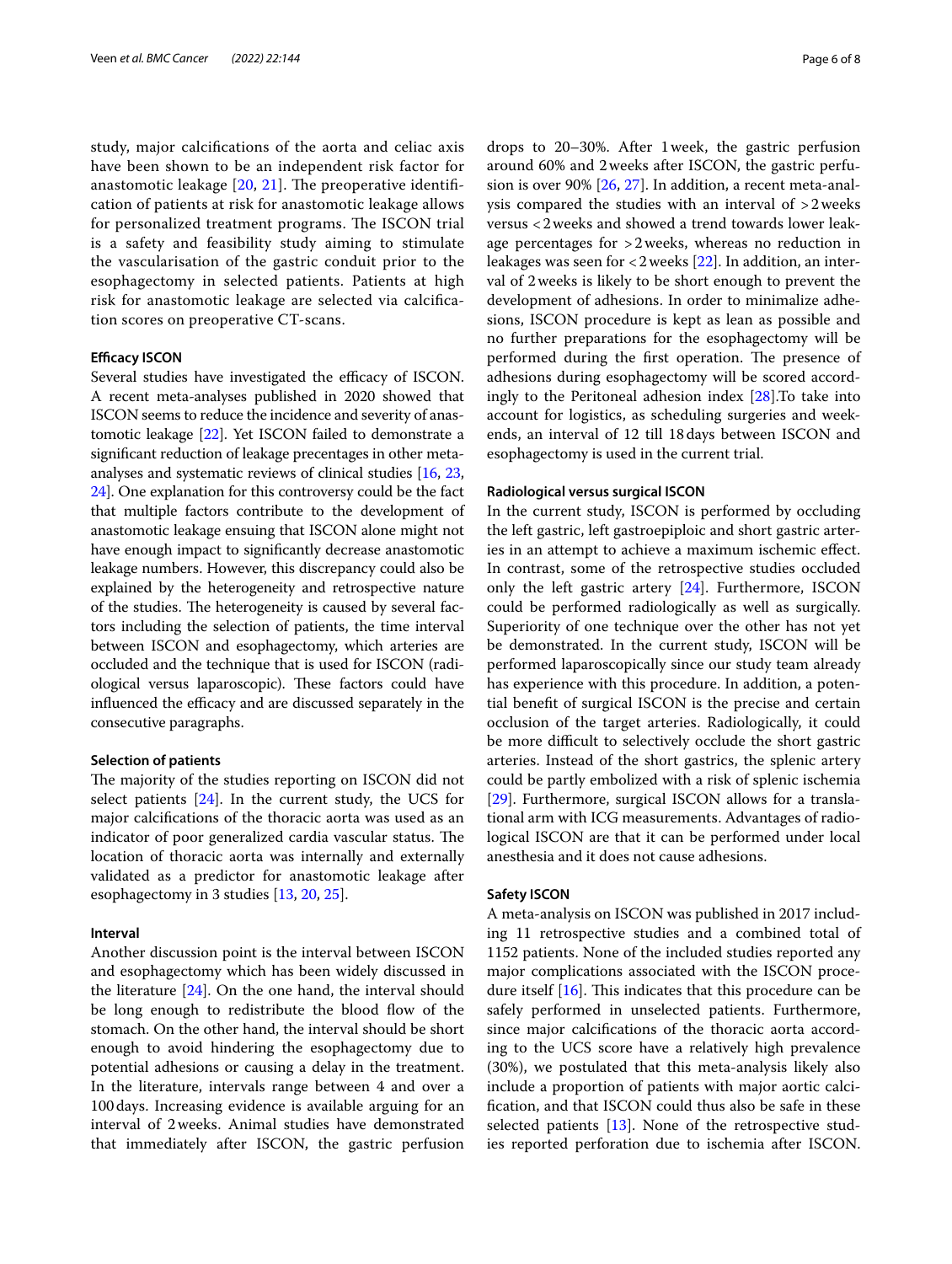Hence, we will remain vigilant for this complication, but deem the chance of it occurring slim. Based upon prior clinical experience in the University Hospital of Cologne, we expect gastroparesis to occur in up to 25% of patients. Since patients with gastroparesis could be at an increased risk of acquiring an aspiration pneumonia, patients' intake and complaints as nausea and vomiting will be closely monitored and gastroparesis will be treated by emptying the stomach via nasogastric tube placement. None of the retrospective studies report on gastroparesis and nutritional intake after ISCON. This could be explained due to the retrospective data collection. In the current study we use a clear defnition of gastroparesis and will prospectively collect nutritional intake data which strengthen the study. Importantly, as mentioned, the meta-analysis included only retrospective studies and had a high degree of heterogeneity with regards to selection of patients, the time interval between ISCON, which arteries are occluded and the technique that is used for ISCON (radiological versus laparoscopic)  $[22]$  $[22]$  $[22]$ . The safety and feasibility of ISCON in selected patients have not yet been demonstrated in a prospective trial.

# **Conclusion**

In summary, the ISCON trial is a single-arm prospective study investigating the safety and feasibility of laparoscopic ISCON 12–18days prior esophagectomy in a highly selected group of patients at risk to develop an anastomotic leakage. In addition, a translational program is set up to assess the postulated efect of laparoscopic ISCON. The ISCON trial is unique with respect to its prospective study design and the careful selection of eligible patients by means of atrial calcifcations. If the hypothesis is confrmed that ISCON is safe and feasible, a randomized controlled, multicentre trial will be set up to determine whether esophagectomy preceded by ISCON is superior over esophagectomy without ISCON in terms of anastomotic leakage.

#### **Abbreviations**

CT : Computed tomography; DSMB: Data Safety Monitoring Board; EOCG: European Clinical Oncology Group; FDG-PET: [18F] Fluorodeoxyglucose positron emission tomography; GEJ: Gastro-esophageal junction; ICG: Indocyanine green; ISCON: Ischemic conditioning; NASCET: North American Symptomatic Carotid Endarterectomy Trial; METC : Medical research ethics committee (MREC); in Dutch: medisch ethische toetsing commissie (METC); CDC: Clavien-Dindo Classifcation of surgical complications; (S)AE: (Serious) Adverse Event; UCS: Uniform calcifcation score.

# **Supplementary Information**

The online version contains supplementary material available at [https://doi.](https://doi.org/10.1186/s12885-022-09231-x) [org/10.1186/s12885-022-09231-x.](https://doi.org/10.1186/s12885-022-09231-x)

<span id="page-6-4"></span><span id="page-6-3"></span>**Additional fle 1.**

**Additional fle 2.**

#### **Acknowledgements**

Not applicable.

#### **Dissemination of results**

After completion of the study, the results will be published in a peer reviewed journal.

#### **Authors' contributions**

The principal investigators of the trial are RvH and WS. The study protocol was drafted by AV and EG. The protocol was reviewed by RvH, JR, WS and ASB. Surgical expertise was provided by JR, CB, HF, RvH and WS. Radiological expertise was gained from PdJ and DPDS. Pathological expertise was provided by LAAB and LMS. The logistic arrangement for the trial were made by AvdV, IB, EdG and LMS. All authors read and approved the manuscript.

#### **Funding**

Not applicable.

#### **Availability of data and materials**

The dataset of this study will be available from the corresponding author on reasonable request after completion.

#### **Declarations**

#### **Ethics approval and consent to participate**

As this study falls under the Medical Research Involving Human Subjects Act (WMO), ethical approval was requested and gained from the Medical Ethical Committee of the University Medical Center Utrecht and the University of Cologne. Written informed consent to participate will be obtained from all study participants.

#### **Consent for publication**

Not applicable.

#### **Competing interests**

The authors declare that they have no competing interests**.**

#### **Author details**

<sup>1</sup> Department of Surgery, University Medical Center Utrecht, POBOX 85500, 3508 GA Utrecht, The Netherlands. <sup>2</sup> Department of General, Visceral, Cancer and Transplant Surgery, Faculty of Medicine, University of Cologne, Cologne, Germany.<sup>3</sup> Department of Radiology, Division of Imaging and Oncology, University Medical Center Utrecht and Utrecht University, Utrecht, The Netherlands. 4 Department of Pathology, University Medical Center Utrecht, Utrecht University, Utrecht, The Netherlands. <sup>5</sup>Institute of Diagnostic and Interventional Radiology, University of Cologne, Medical Faculty and University Hospital Cologne, Cologne, Germany.

#### Received: 29 January 2021 Accepted: 21 January 2022 Published online: 05 February 2022

#### **References**

- <span id="page-6-0"></span>Low DE, et al. International consensus on standardization of data collection for complications associated with esophagectomy: esophagectomy complications consensus group (ECCG). Ann Surg. 2015. [https://doi.org/](https://doi.org/10.1097/SLA.0000000000001098) [10.1097/SLA.0000000000001098.](https://doi.org/10.1097/SLA.0000000000001098)
- <span id="page-6-1"></span>2. Schilling MK, Redaelli C, Maurer C, Friess H, Büchler MW. Gastric microcirculatory changes during gastric tube formation: assessment with laser Doppler flowmetry. J Surg Res. 1996. [https://doi.org/10.1006/jsre.1996.](https://doi.org/10.1006/jsre.1996.0184) [0184](https://doi.org/10.1006/jsre.1996.0184).
- 3. Boyle NH, Pearce A, Hunter D, Owen WJ, Mason RC. Scanning laser Doppler fowmetry and intraluminal recirculating gas tonometry in the assessment of gastric and jejunal perfusion during oesophageal resection. Br J Surg. 1998. <https://doi.org/10.1046/j.1365-2168.1998.00943.x>.
- <span id="page-6-2"></span>4. Schröder W, Stippel D, Beckurts KTE, Lacher M, Gutschow C, Hólscher AH. Intraoperative changes of mucosal pCO2 during gastric tube formation. Langenbeck's Arch Surg. 2001. <https://doi.org/10.1007/s004230100215>.